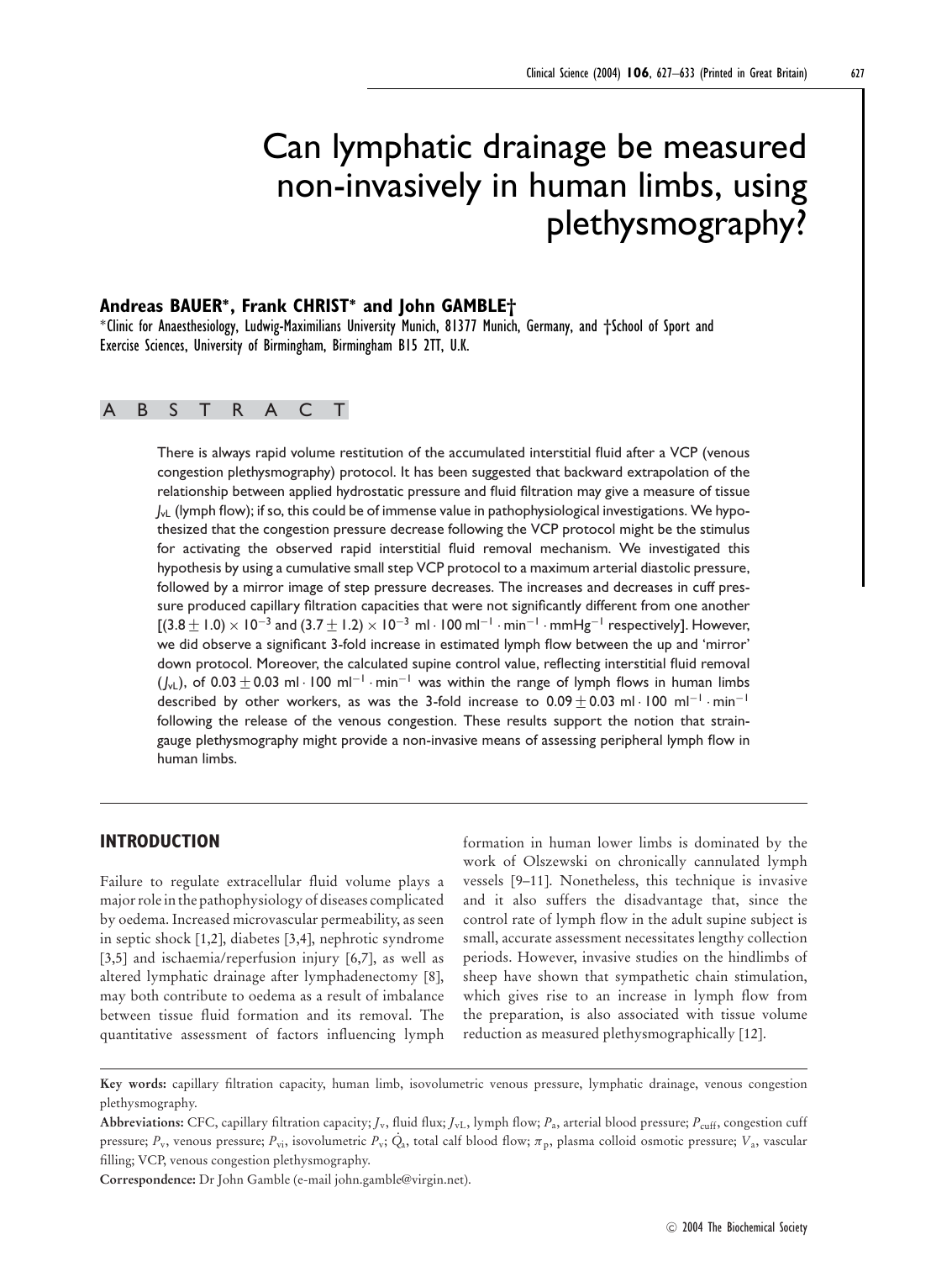There is always clear evidence of marked accumulation of interstitial fluid during VCP (venous congestion plethysmography). Despite this, removal of the congesting pressure is invariably followed by rapid restitution of the tissue volume, which is attributable to accumulated filtered fluid. This observation suggests that the plethysmographic technique itself might offer a non-invasive means of assessing changes in the rate of lymph removal. The theoretical examination of plethysmographic data by Michel [13] suggested a method for examining this hypothesis.

VCP protocols comprising small cumulative pressure steps enable assessment of the relationship between microvascular pressure and net fluid filtration [14]. It has been shown [14] that congestion pressures as great as mean arterial diastolic pressure can be achieved without activating the arteriolar constrictor mechanisms described by Henriksen [15], or altering limb blood flow [16]. The controlling mechanism for the sustained blood flow is believed to be endothelially-dependent, driven by upstream metabolic demand [17]. Using this protocol, no steady state increase in measured tissue volume is observed until the *P*<sub>cuff</sub> (congestion cuff pressure) exceeds the dynamic equilibrium pressure in the supine subject. We call this pressure  $P_{vi}$  (isovolumetric venous pressure). Up to this pressure the transmicrovascular (Starling) forces are in a state of dynamic equilibrium and we assume, like Michel [13], that any fluid filtering across the microvascular interface is being removed at an equivalent rate by lymphatic drainage. In his paper, Michel went on to say that "If we assume that lymph flow reaches its maximum at this level, we can make a rough estimate of its value." [13]. Above  $P_{vi}$ , the linear relationship between steady-state volume change and pressure reflects the CFC (capillary filtration capacity). It is assumed that, at pressures lower than  $P_{vi}$ , there is a balance between fluid filtration and lymphatic drainage and, as a result, the tissue remains isovolumetric and no net flux can be measured. Michel [13] had reasoned that, since "lymph flow reaches a maximum before steady state rates of tissue swelling are observed" and went on to reason that "backward extrapolation of the relation between tissue swelling rate and  $P_{\text{cuff}}$ , might give a value equivalent to the lymph flow." We used Michel's reasoning to look for changes in the calculated values of lymph flow during a stepwise decongestion protocol that we had added to the end of our normal small cumulative pressure step protocol. Using this procedure, we examined the hypothesis that the release of the congestion pressure at the end of the cumulative pressure protocol will cause an up-regulation of lymphatic drainage, giving rise to the observed rapid tissue volume restitution. If our hypothesis is upheld, the deflation protocol should show evidence of changes attributable to an up-regulation of lymphatic pumping.

# **METHODS**

#### **Subjects**

Studies were performed on 13 young healthy volunteers (five male) aged  $22 \pm 2$  years. None of the subjects were smokers and all were asked to refrain from eating or taking caffeine-containing beverages for at least 2 h prior to the study.

#### **Protocol**

All studies were performed on the calves of supine subjects, in a temperature-controlled environment  $(24 \pm 1 \degree C)$ , using computer-assisted VCP [14]. The subjects lay on a tiltable bed, adjusted so that the midcalf was at right atrial level, which was assumed to be one-third of the distance down from the sternal angle to the posterior surface.

## **<sup>P</sup><sup>a</sup> (arterial blood pressure)**

Measurements of *P*<sup>a</sup> were made, in triplicate, on the contralateral calf at the start of each study. The measurements were made with a Critikon Dinamap Vital Signs Monitor (type 8100; Critikon, Tampa, FL, U.S.A.), and mean values were calculated.

## **VCP study protocol and analysis**

All microvascular assessments were derived from the changes in volume occurring in response to either increases or decreases in venous congestion pressure. The protocol involved application of a series of five to seven small (8–10 mmHg) cumulative congestion pressure steps, each of 5 min duration (inflation). After 5 min at the maximum pressure step, the pressure was decreased in identical steps (deflation) and the regression slope, representing fluid movement, was measured after 4 min (Figure 1A). The maximum pressure used never exceeded the subjects' arterial diastolic pressure. Moreover, this protocol has been shown not to interfere with limb arterial blood flow [16] or to have a significant effect on either interstitial pressure or oxygenation [18]. Since illustrated descriptions of the analysis procedure have been given previously [14], a brief summary will suffice. Congestion pressures in excess of the ambient  $P_\text{v}$  (venous pressure) cause a change in limb volume, attributable to *V*<sup>a</sup> (vascular filling). At pressures greater than the dynamic equilibrium pressure ( $P_{\rm vi}$ ), a slow steady-state volume change also occurs, this reflects the net increase in  $J_{\rm v}$  (fluid flux) at the applied congestion pressure (Figure 1B). The data analysis procedure enables differentiation between  $V_a$  and  $J_v$  components, as illustrated in Figure 1B [14], and was used in the analysis of the responses to both step increases and decreases in congestion pressure. Exceeding the Starling equilibrium pressure during the step pressure increases gives rise to a linear relationship between  $P_{\text{cuff}}$  and  $J_{\text{v}}$  co-ordinates (Figure 2).

The slope of this relationship represents what is frequently termed CFC (units = ml · 100 ml<sup>-1</sup> · min<sup>-1</sup> ·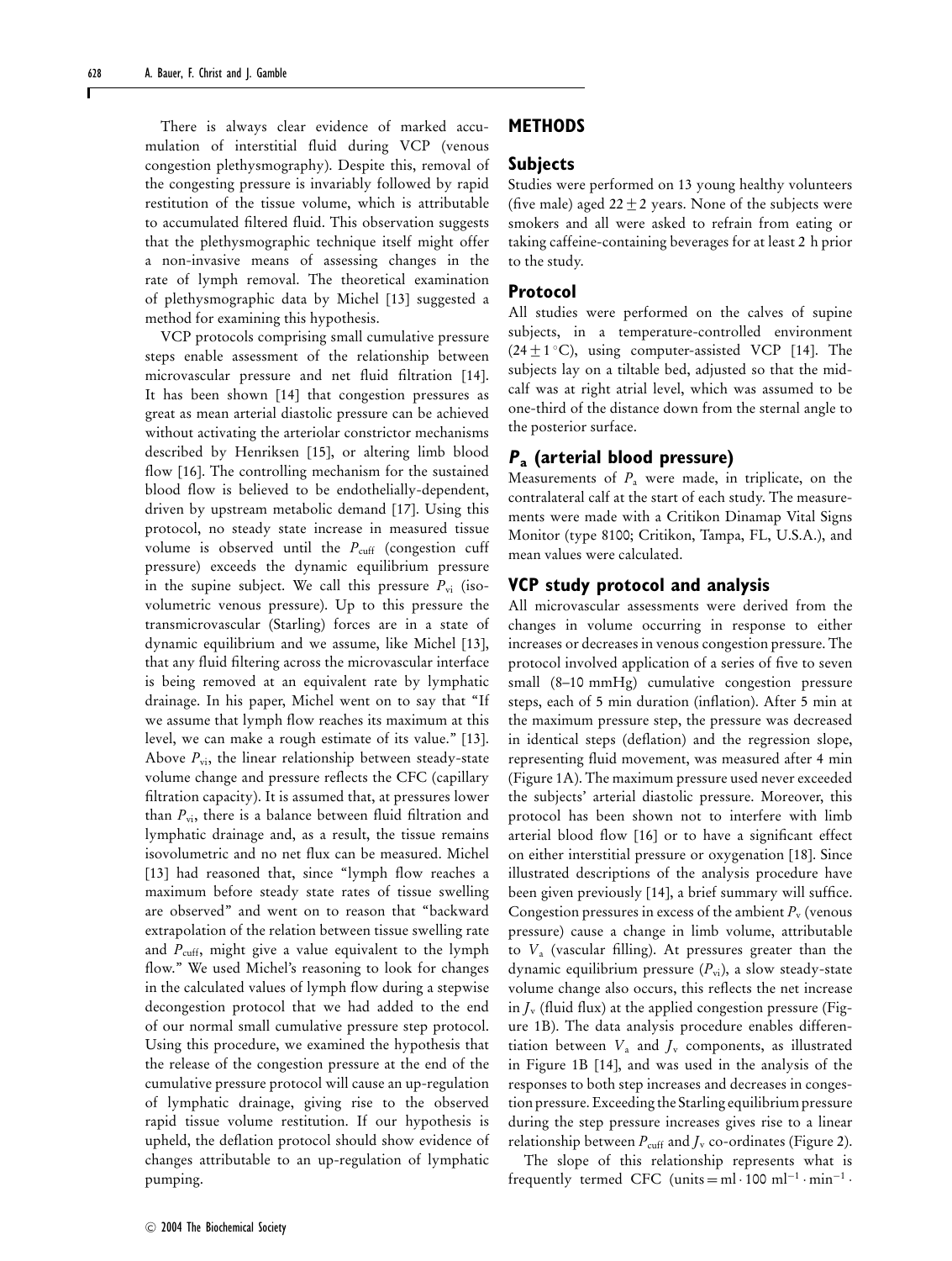

**Figure 1 VCP pressure protocol and analysis procedure** (A) A record from one study showing the relationship between limb volume change (upper trace) and the step increases or decreases in venous  $P_{\text{cuff}}$  (lower trace) that were applied during the course of each study protocol. (B) Analysis routine for differentiation between the  $J_v$  component and the total volume response (upper trace) to a  $P_{\text{cuff}}$  step increase of 8 mmHg to 50 mmHg. The regression slope, representing  $J_v$ , is based upon the rate of volume changed obtained 3 min after the imposition of the small cumulative pressure step. This analysis routine was applied to the responses to both step increases and decreases in pressure.

 $mmHg^{-1}$ ). This, in reality, is an index of the permeability of the whole exchange surface under examination, that is from the true capillaries, through to the post-capillary venules [14,19]. A similar relationship was observed as the  $P_{\text{cuff}}$  was decreased (Figure 2).

The intercept of the slope on the abscissa represents the Starling equilibrium pressure, or  $P_{vi}$  (Figure 2). This is the pressure that needs to be exceeded to induce net, i.e. measurable, filtration [20].

The relationship between  $P_{\text{cuff}}$  and  $V_a$  is curvilinear and the intercept with the *x*-axis represents  $P<sub>v</sub>$  at the level of the strain gauge [14,21].

*Q*<sup>a</sup> (total calf blood flow) was measured in duplicate prior to the beginning of the VCP protocol.  $\dot{Q}_a$  was determined from the initial rate of volume change following a 10 s duration 80 mmHg congestion pressure step [16].

#### **Calculation of estimated JvL (lymph flow)**

Some of the details of the way that the  $J_{\text{vL}}$  can be calculated have been published previously [22]. In that



**Figure 2 Relationship between net J<sup>v</sup> and <sup>P</sup>cuff obtained in the depicted study record in Figure 1(A) from one subject** The circles indicate the net  $J_v$  in response to step increases in pressure (inflation). It can be seen that, at pressures greater than  $P_{\rm vi}$ , there is a net increase in  $J_{\rm v}$  ( $\bullet$ ). The triangles depict the values of  $J_{\rm v}$  obtained as  $P_{\rm {cuff}}$  was decreased (deflation) stepwise. It is evident that, as the pressure is lowered, the value of net filtration is less than that obtained at the corresponding pressure during the part of the protocol when pressure was increased. The regression slopes are based on the co-ordinates depicted by the filled symbols. The vertical dotted line represents the value of  $P_v$  in the calf of this subject. The symbols with a superimposed ' + ' represent the values of  $J_{\rm vL}$  calculated using eqn (2) at the resting  $P_{\rm v}$  in this subject.

paper, we used the Starling equation to assess  $J_{\rm v}$  across the microvascular interface into the interstitium:

$$
J_{\rm v} = \text{CFC}[(P_{\rm c} - P_{\rm i}) - \sigma(\pi_{\rm p} - \pi_{\rm i})] \tag{1}
$$

where  $P_c$  and  $P_i$  are the hydrostatic pressures in the exchange vessels and the tissue respectively, and  $\pi_{p}$  and  $\pi_i$  are plasma and interstitial colloid osmotic (oncotic) pressures respectively.  $\sigma$  is the osmotic reflection coefficient to plasma proteins. For the calculation of  $J_{\rm vL}$  several assumptions have to be made: (i) the fluid movement through the microvascular barrier, in excess of that being voided by the lymphatics, is zero at the capillary pressure in the control supine subject [13,22]; (ii) the interstitial hydrostatic pressure is unaltered by the congestion pressure protocol used and would be of the order of  $-1.0$  mmHg [18]; (iii)  $\pi_{p}$  was not significantly influenced by the application of sub-diastolic pressures [21] (a value of  $\pi_p$  of 25 mmHg is appropriate for young healthy subjects [23]); (iv) the value of 0.95 was used for the reflection coefficient of the microvascular surface of musculature, under normal conditions, that is, with no inflammation [24]; and (v)  $\pi$ ; is assumed to be 15.7 mmHg [25].

To calculate  $J_{\rm vL}$  using the eqn (1), the values for all five variables have to be assumed, and this was the strategy used in the previous paper [22]. In the present study, we have chosen to use the method proposed by Michel [13]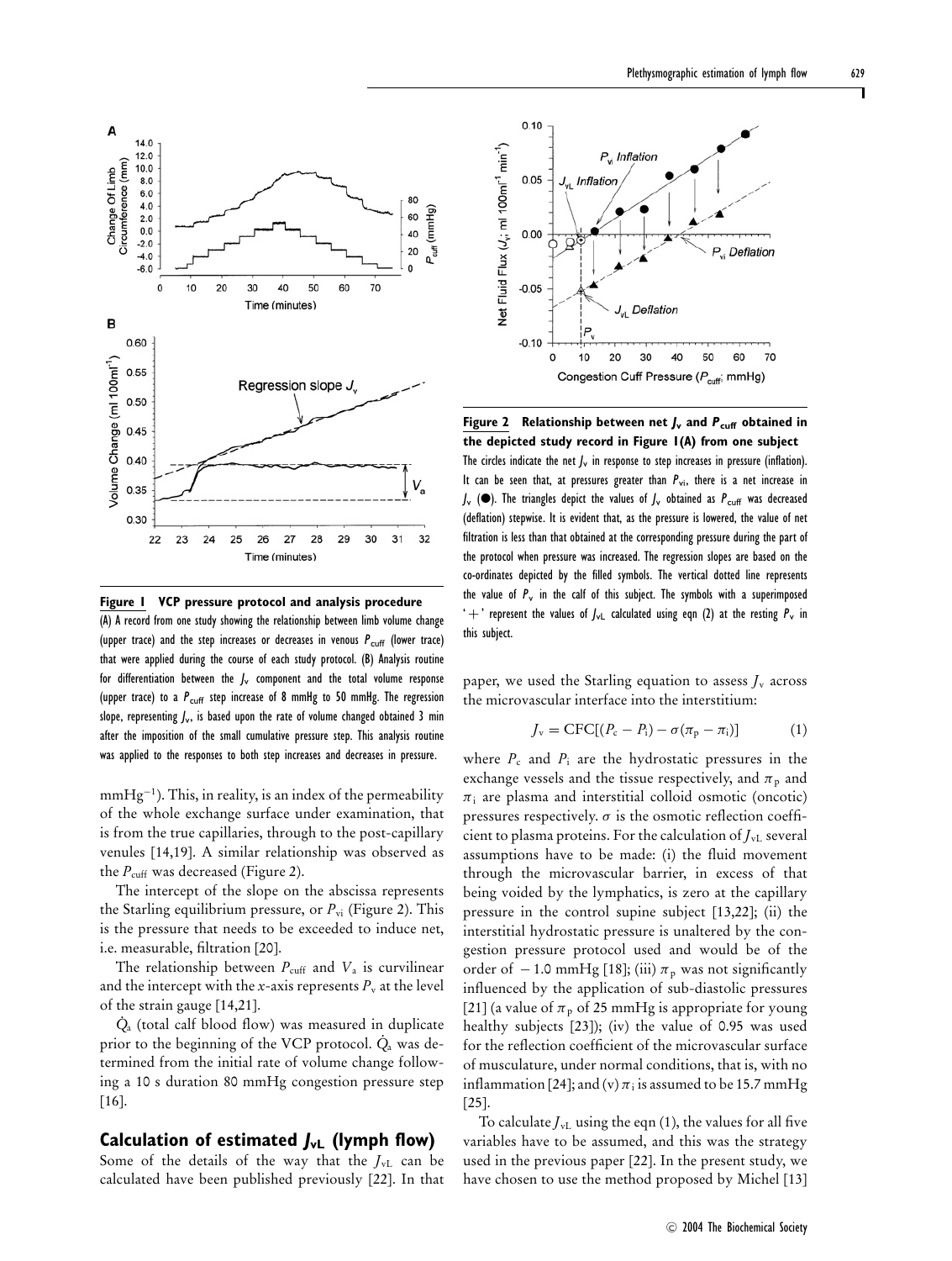**Table 1 Plethysmographic data and** *P***<sup>a</sup>**

**EXECTE:** THE CONSTRIBUTE CALL AND THE RESULT OF THE RESULT OF THE RESULT OF THE RESULT OF THE RESULT OF THE RESULT OF THE RESULT OF THE RESULT OF THE RESULT OF THE RESULT OF THE RESULT OF THE RESULT OF THE RESULT OF THE R subjects.

|                                                              | Mean   | S.D.  |    |
|--------------------------------------------------------------|--------|-------|----|
| Mean $P_a$ (mmHg)                                            | 78.10  | 8.50  | 13 |
| Calf circumference (mm)                                      | 367.50 | 25.50 | 13 |
| Calf $P_v$ (mmHg)                                            | 7.70   | 2.90  | 13 |
| $\dot{Q}_a$ (ml · 100 ml <sup>-1</sup> · min <sup>-1</sup> ) | 2.45   | 1.3 I | 9  |

and assess $J_{\rm vL}$  using the equation describing the regression line for CFC determination:

$$
J_{\rm vL} = (\text{CFC} \times P_{\rm v}) + c \tag{2}
$$

where *c* is the intercept on the ordinate of the linear regression equation for CFC in each subject. Since we assume that all Starling forces are in balance until  $P_{vi}$  is exceeded, we calculated *J*vL by extrapolating the CFC slope to  $P_v$  in the calf in each subject. The values we obtained are negative and represent the rate at which the steady-state 'insensible' filtration by the supine control subject is being voided by the lymphatics. Insensible, because it is being voided from the tissue at the same rate as it is being formed, largely by lymphatic drainage. In Figure 2, the values of  $J_{vL}$  calculated for one subject using eqn (2) are depicted by symbols with a superimposed plus sign during both the inflation and deflation steps.

#### **Statistics**

All data were normally distributed (according to Kolomogorov–Smirnov test), and paired assessments were made using Student's *t* test. The tests were performed using SigmaStat ( Jandel Scientific, Erkrath, Germany). Significance was assumed when *P* < 0.05. Values are means  $\pm$  S.D.

#### **Ethical approval**

Ethical approval was obtained from the Ethical Committee of Charing Cross and Westminster Medical School. The procedures, which were wholly non-invasive, were explained to the subjects, who gave informed consent.

## **RESULTS**

 $\dot{Q}_a$ ,  $P_a$  and  $P_v$  and calf circumference at the level of the strain gauge are shown in the Table 1.

## **CFC and <sup>P</sup>vi**

The studies on 13 subjects showed that the mean value of CFC obtained during the increase series [inflation,  $(3.8 \pm 1.0) \times 10^{-3}$  ml · 100 ml<sup>-1</sup> · min<sup>-1</sup> · mmHg<sup>-1</sup>] was not significantly different  $(P = 0.73)$  from that obtained during the decrease steps [deflation,  $(3.7 \pm 1.2) \times$ 

-<sup>C</sup> 2004 The Biochemical Society

10−<sup>3</sup> ml · 100 ml−<sup>1</sup> · min−<sup>1</sup> · mmHg−1]. Moreover, the mean correlation coefficients for these slopes, which were based on 4–8 data points for the inflation series and 3–6 for the deflation, were  $0.94 \pm 0.04$  and  $0.90 \pm 0.07$ respectively. In order to test that fluid movement was sustained without decrement, during deflation, the steps were held for 10, rather than 5, min in four of the 13 studies. The values reflecting fluid movement  $(J_v)$  were measured at both 5 and 10 min. The resulting values of CFC  $[(3.6 \pm 0.1) \times 10^{-3}$  and  $(4.0 \pm 0.7) \times 10^{-3}$  ml· 100 ml−<sup>1</sup> · min−<sup>1</sup> · mmHg−<sup>1</sup> obtained at 5 and 10 min respectively] were not significantly different from one another  $(P = 0.3)$ .

Although the values of CFC did not differ from one another during the increases and decreases in  $P_{\text{cuff}}$ , those of the intercept on the abscissa ( $P_{vi}$ ) did (Figure 2). The mean value during the inflation (16.4  $\pm$  5.6 mmHg) was significantly lower than that obtained during the deflation (33.4 ± 7.6 mmHg; *P* < 0.0001, as determined by a paired Student *t* test; Figure 3A). Thus, although the slopes had not altered, the deflation slopes exhibited a parallel shift to the right on the abscissa.

# **Estimation of**  $J_{\text{vL}}$

The mean value of  $J_{vL}$  obtained by extrapolation of the CFC regression slope to  $P_v$  in each study during the inflation procedure using eqn (2) was  $0.03 \pm 0.03$  ml · 100 ml−<sup>1</sup> · min−1. The mean value obtained during the deflation procedure,  $0.09 \pm 0.03$  ml $\cdot 100$  ml<sup>-1</sup> $\cdot$ min<sup>-1</sup>, was 3-fold greater than that obtained in response to the preceding inflation sequence, the differences being highly significant  $(P < 0.0001$ , as determined by a paired Student *t* test). The data obtained using eqn (2) are shown in Figure  $3(B)$ .

#### **DISCUSSION**

Rapid restitution of accumulated interstitial fluid, following the removal of venous  $P_{\text{cuff}}$  challenges, is a common observation in congestion plethysmography studies. We examined the possibility that the rapid change might reflect an increased rate of interstitial fluid removal largely by up-regulation of lymphatic pumping. We used a protocol comprising cumulative small pressure step increases, followed by a mirror image of pressure decreases. This protocol was derived to examine the suggestion that extrapolation of the regression line (CFC) to the value of ambient  $P_{\rm v}$  in the supine control calf would give the rate of filtered fluid normally voided to the lymphatics  $(I_{vL})$  in the supine subject [13]. If this is the case and  $J_{vL}$  is up-regulated by cuff deflation, then we might expect an increase in the value of  $J_{\rm vL}$  in response to this procedure (Figure 2).

We found that the pressure decreases were associated with a 3-fold increase in the value  $J_{\rm vL}$ , suggesting a marked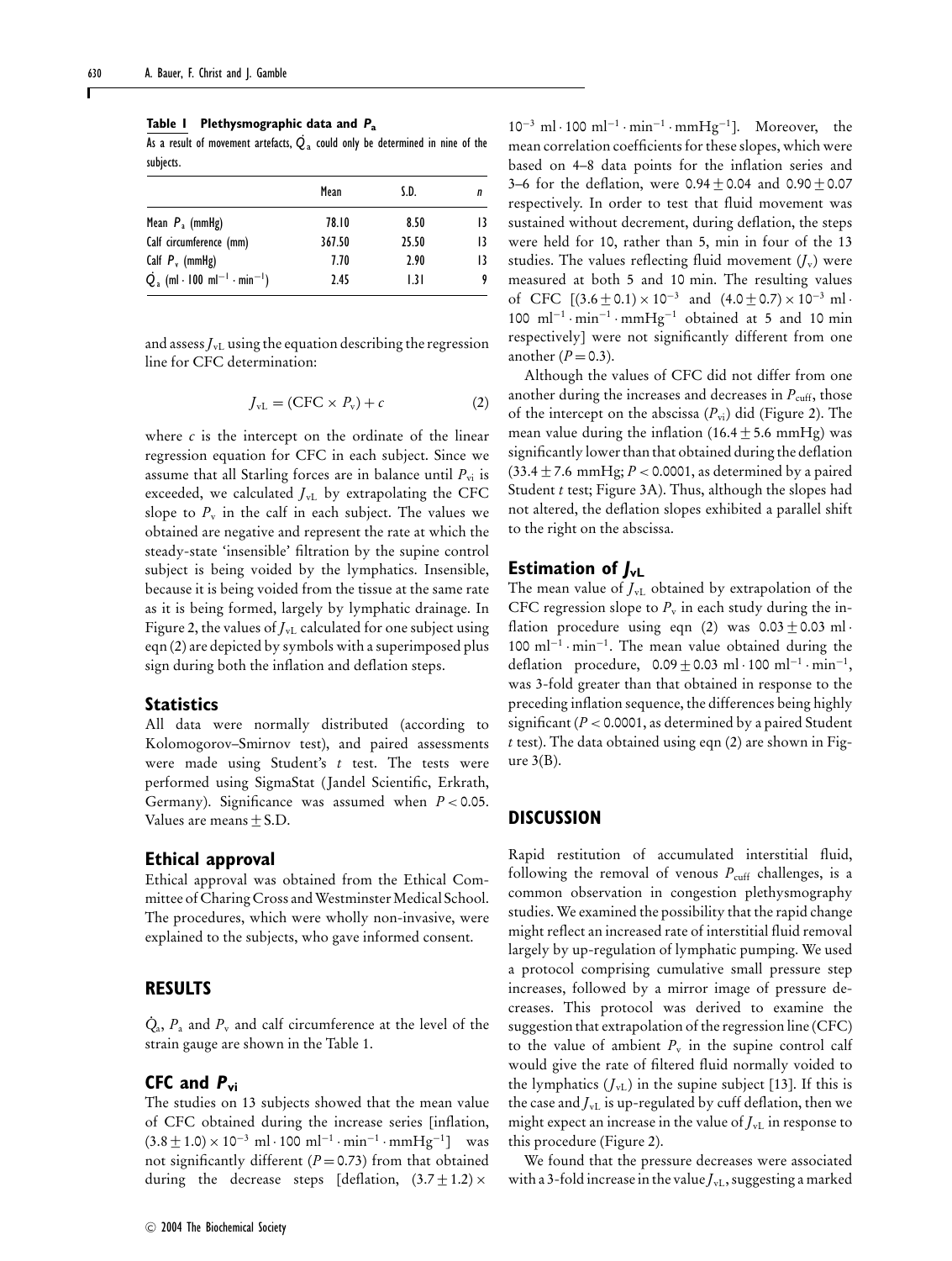

**Figure 3 Changes of <sup>P</sup>vi and JvL during the inflation and deflation protocol**

(A) Individual and mean  $\pm$  S.D.  $P_{\rm vi}$  values obtained during the inflation and deflation protocol are shown.  $P_{\rm vi}$  was found to be increased in all subjects, and the mean values were significantly higher in response to the deflation protocol. (B) Estimated  $J_{\rm VL}$  data obtained from 13 studies. All individual values and means  $\pm$  S.D. are shown. \*P < 0.001 compared with inflation, as determined by a paired Student  $t$  test.

increase in the rate at which fluid was being removed from the tissue. In addition, we noted that the direction of  $P_{\text{cuff}}$ change had no influence on the slope of the relationship between  $J_v$  and  $P_{\text{cuff}}$  (CFC). These data, in conjunction with the similarity of the correlation coefficients for the CFC regression slopes, suggests that no events, other than pressure-related changes in fluid movement  $(J_v)$ , occurred during the stepwise increments or decrements in  $P_{\text{cuff}}$ .

Although we have focused on the up-regulation of lymphatic drainage to account for the rapid volume restitution, it would be inappropriate not to consider the possibility that upstream filtration is matched by

a downstream sustained reabsorption. However, there is little contemporary evidence to support such a reabsorptive mechanism in all but specialized tissues, including the renal cortex, lymph nodes and intestinal mucosa. Any reabsorption into the microvasculature that does occur will rapidly give rise to a counter-acting increase in the ablumenal interstitial oncotic pressure, as discussed by Levick [24]. Should this happen and a significant volume of water be reabsorbed, the volume response during the pressure decrease would be alinear, probably exponential, reaching the asymptote when the ablumenal colloid concentration approached the value of  $1 - \sigma$  [26]. Since there was no evidence of alinearity, particularly during the 10 min pressure step decreases, it suggests that any tissue fluid reabsorption that does occur represents a very small part of the measured volume decrease. We feel that this increases the likelihood that the protocol used enables the non-invasive assessment of *J*vL. That post-capillary reabsorption may transiently be facilitated by cyclical increases and decreases in precapillary resistance, vasomotion or volumotion was examined by Intaglietta [27]. Indeed, the observation that profound cyclical variations in tissue volume are observed in patients with hypovolaemic shock [28] and ischaemia/reperfusion injury [29] supports this theory. However, there was no evidence of tissue volumotion during either the inflation or deflation stages in the present studies. Moreover, there was no significant difference in the slopes for CFC either during inflation and deflation or between the values for CFC obtained at 5 and 10 min during deflation in a limited number of studies. We believe these data suggest that downstream reabsorption plays a very limited role in the observed rapid volume restitution.

The mean value of  $J_{\rm vL}$  obtained in response to the step increases in  $P_{\text{cuff}}$  (0.03  $\pm$  0.03 ml · 100 ml<sup>-1</sup> · min<sup>-1</sup>) was at the lower end of the range described by Michel [13]. It was also well within the range of values recorded by Olszewski et al. [10] from studies on chronically cannulated lower limb lymphatics. Although Olszewski et al. [10] described a decrease in  $J_{vL}$  during venous congestion, the protocol involved the application of a single sustained 50 mmHg pressure step. Such a step should have caused a decrease in arterial inflow and, therefore, presumably interstitial fluid formation through activation of the mechanism described by Henriksen and Sejrsen [15]. Moreover, in the present studies, the parallel shift in the regression slope obtained in response to the stepwise decreases in congestion pressure gave rise to a 3-fold increase in the value  $J_{\rm vL}$  (0.09 ± 0.03 ml · 100 ml<sup>-1</sup> · min<sup>-1</sup>). If, as in our previous study [22], we calculate the value of  $J_{\text{vL}}$  obtained from the Starling equation [eqn (1)], using the value of CFC for each subject and assuming the values for the five variables given in the Methods section, we get  $0.05 \pm 0.02 \text{ ml} \cdot 100 \text{ ml}^{-1} \cdot \text{min}^{-1}$ . Comparison of the values obtained using eqns (1) and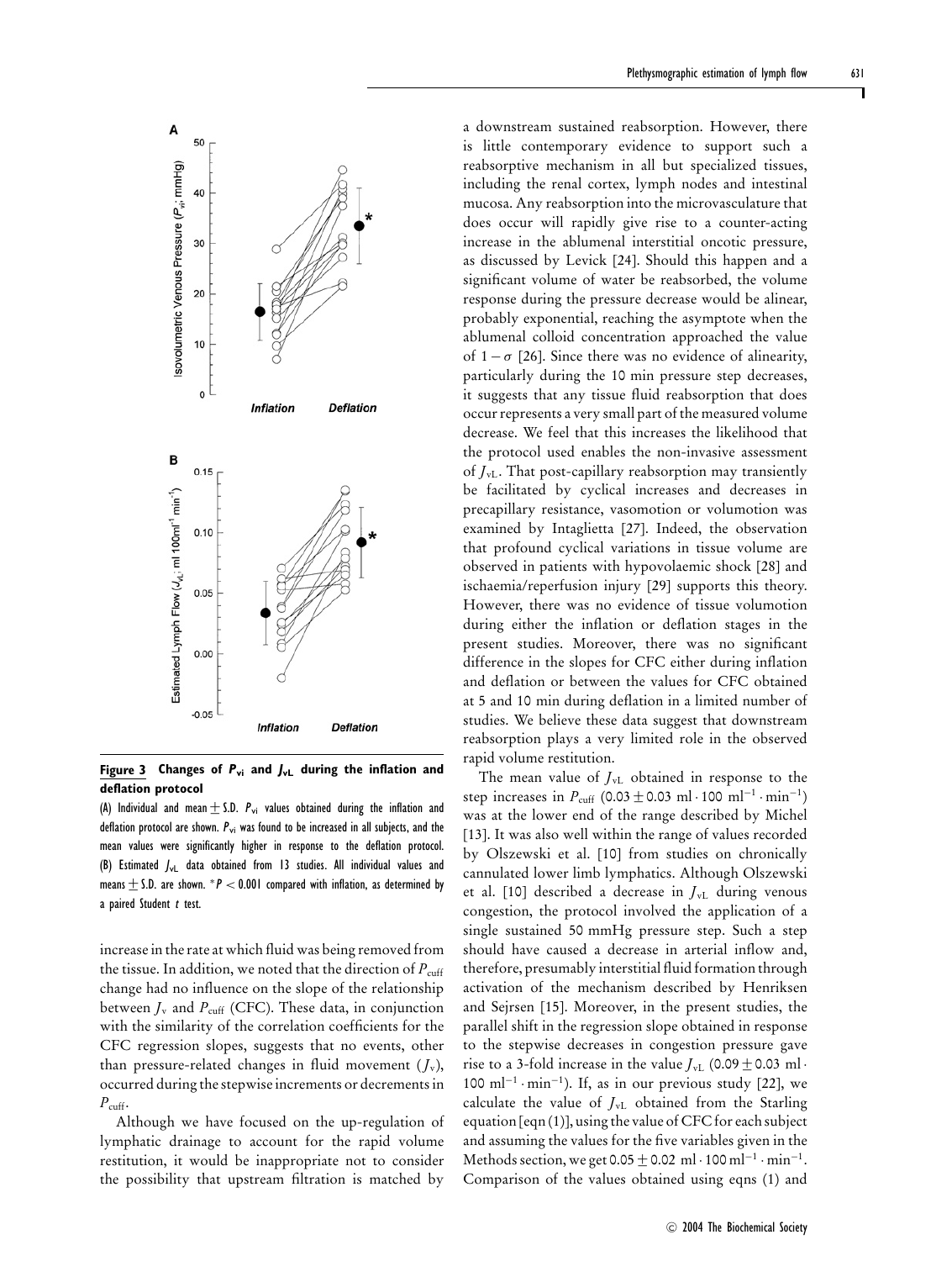(2) shows that the differences are small but significant (*P* = 0.047, as determined using a paired Student *t* test). However, since five of the variables had to be assumed for the Starling equation [eqn (1)] calculation and, by contrast, only the value of pre-post capillary resistance ratio needed to be assumed for the calculation of  $J_{\rm vL}$ using eqn (2), we feel that this gives more weight to the use of eqn (2). In addition, the deflation protocol-induced changes in the Starling forces will be an integral part of the tissue's own response to the *P*<sub>cuff</sub> change, expressed in the alterations in  $J_v$  in the CFC regression slope. Thus, using eqn (2), no further adjustments need to be made. Overall, we feel that the similarities obtained using these two types of calculation support the hypothesis.

Olszewski et al. [10] showed that, in studies on chronically cannulated lymph vessels, the *J*vL rate was doubled after a sudden decrease in venous congestion pressure. However, we believe that one disadvantage of the protocol in this study [10] is that, unlike the cumulative step protocol, which is not associated with a decrease in blood flow [16], the application of a sustained 50 mmHg  $P_{\text{cuff}}$  step would be expected to invoke an increase in pre-capillary resistance [15], as stated previously. As a consequence, their protocol may well give rise to a decrease in the rate of fluid filtration, secondary to the decrease in capillary pressure after the step pressure had been applied. Furthermore, the subsequent removal of the congestion pressure step might be expected to give rise to post-occlusion hyperaemia, thereby exacerbating the post-occlusion  $J_{\rm vL}$  seen by these workers.

There is a tacit assumption that  $J_{\rm vL}$  reaches a maximum before steady rates of tissue swelling are observed [13]. During the cumulative pressure step protocol, no net change in tissue fluid formation is observed until *P*vi is exceeded [13,20,30,31]. Indeed, in earlier studies [19], it was demonstrated that, when an increase in local intravascular oncotic pressure was induced by a passive head-up tilt, the value  $P_{vi}$  increased by an amount related to the change in local oncotic pressure in the dependent limb. In these studies [19], the values of CFC before and after the imposition of the tilt were the same, but the slopes had undergone a parallel shift not dissimilar to that observed in the present studies. However, the *P*vi intercept during the pressure decrease in the present study, although also reflecting an isovolumetric state, i.e. an equilibrium state, is, by definition, the point where the regression line transects the ordinate. However, as the pressure was lowered further, the tissue volume continued to decrease, as illustrated in Figure 2, and volume decrease occurred in a steady-state manner for the duration of each step. The decreases in volume were by mechanisms distinct from the tissue's compliance function, since this was automatically subtracted during the analysis routine [14]. We believe that, although the parallel shift in the relationship between  $J_v$  and  $P_{\text{cuff}}$ 

seen in the tilt studies reflected changes in local plasma oncotic pressure, the shift in the present study resulted largely from changes in interstitial forces attributable to lymphatic pump up-regulation. Our reasoning for this is that up-regulation of lymphatic drainage would change the interstitial forces in the peri-lymphatic spaces, thereby providing a driving force for the increased rate of interstitial fluid removal [32].

The primary objective of the present study was to investigate the rapid limb volume restitution following the release of venous congestion pressures. Our data showed a 3-fold increase in the value of  $J_{\rm vL}$ , which may imply a marked increase in the rate of lymphatic drainage from the limb [13]. That such changes are transient can be deduced from control observations in studies where two consecutive cumulative congestion protocols were separated by a rest interval of 30 min. In these studies, the data showed no differences in CFC,  $P_{vi}$  and, therefore, the value of  $J_{\rm vL}$ . This implies that the tissue had regained its equilibrium state during the 30 min rest phase [33].

More recently, we [22] showed that, during a two-stage cumulative pressure step protocol, the first step increase, following a transient decrease in congestion pressure to 30 mmHg, resulted in a significantly decreased value of filtration. However, during subsequent step increases, the filtration responses progressively approached the predeflation values. We believed these data showed that, although the pressure decrease had caused transient upregulation of the lymphatic pumping mechanism, this was partly reversed by the following stepped pressure increases. These suggestions are in keeping with the notion that the initiation of the lymphatic pumping mechanism is probably myogenic and that the stimulus for its initiation might be the suction force generated in the terminal lymphatics by the decrease in volume of adjacent veins following the  $P_{\text{cuff}}$  decrease [32].

The validation of these, probably simplistic, explanations requires further investigations, possibly using similar protocols to those described in the present study. For example, bilateral assessments of the arms of patients after unilateral lymphadenectomy for breast cancer, following which only lymphatic drainage from the untreated side would remain unimpaired. In this context, it is tempting to speculate whether the plethysmographically measured decrease in tissue volume measured by McGeown et al. [12] in response to sympathetic chain stimulation in sheep, actually reflected the increased lymphatic drainage they measured, rather than the "net uptake of fluid by the blood vessels" they attributed it to. In future work, our hypothesis could also be examined by using the present protocol in conjunction with the administration of calcium-channel blocking agents, such as nifedipine and diltiazem, which have been shown to inhibit lymphatic pumping at concentrations within the range used clinically [34].